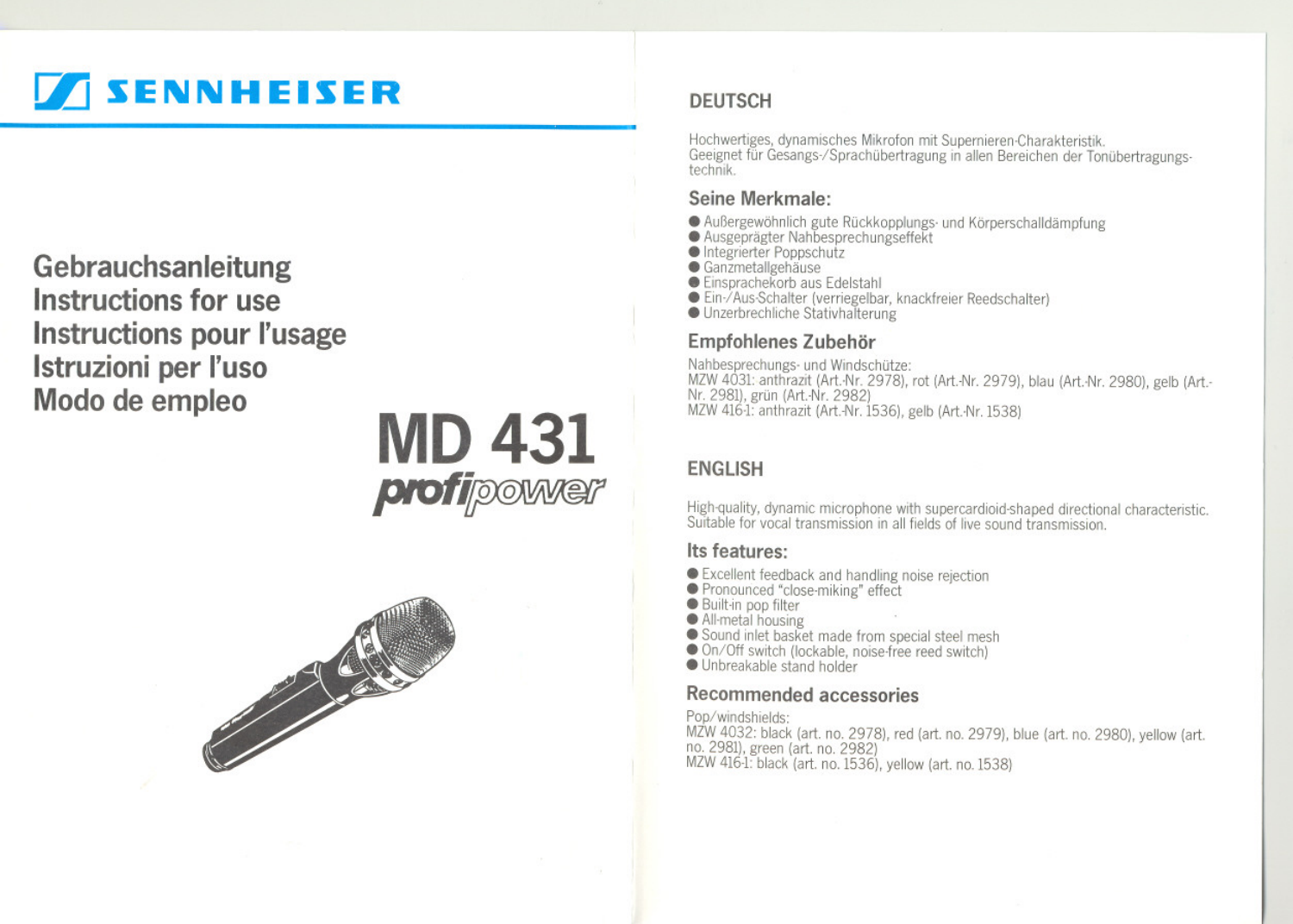#### **FREOUENZGANG** FREQUENCY RESPONSE **REPONSE EN FREQUENCE RISTPOSTA IN FREQUENZA RESPUESTA EN FRECUENCIA**



RICHTDIAGRAMM **POLAR DIAGRAM DIAGRAMME DE DIRECTIVITE DIAGRAMMA POLARE DIAGRAMA DE LA DIRECTIVIDAD** 

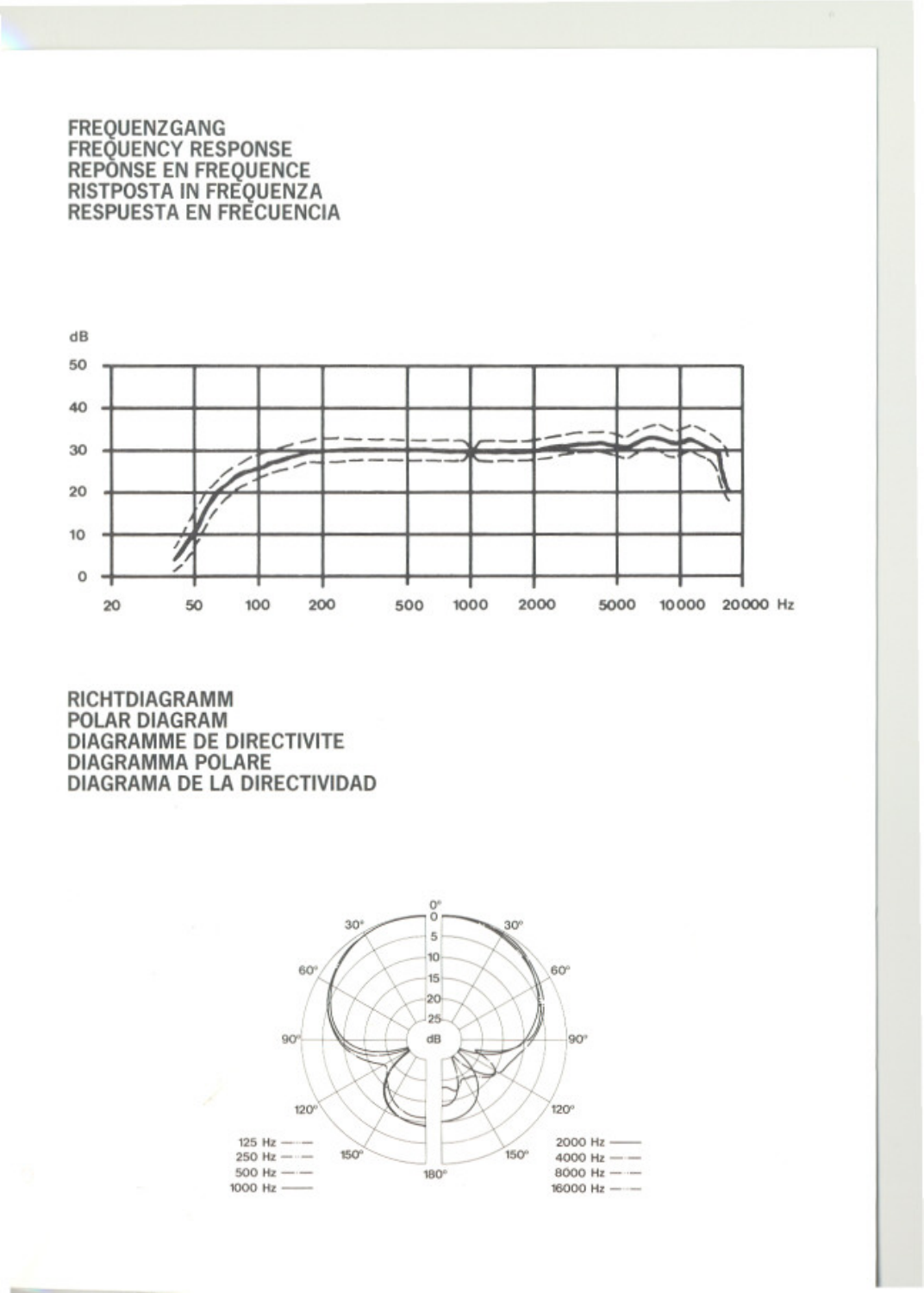## **Technische Daten**

Nichtungsmaß bei 1000 Hz (Auslöschung)<br>und 120°. unu ⊥∠∪°.<br>Feldleerlauf-. . . . . . . . . . . . . . . . . . Feldleerlauf<br>Übertragungsfaktor bei 1000 Hz<br>Elektrische Impedanz bei 1000 Hz<br>Minimale Abschlußimpedanz Stecker . . . . . . . . . . . . Stecker<br>Magnetfeld-Störfaktor<br>Abmessungen in mm Gewicht

Gewicht......................<br>Lieferumfang.................. Änderungen vorbehalten.

## **Technical Data**

For experience<br>
Frequency response<br>
Acoustical mode of operation<br>
Directional characteristic<br>
Rejection at 1000 Hz and 120<sup>o</sup><br>
Open circuit output level at  $1000 Hz$ . . . . at 1000 Hz<br>Electrical impedance at 1000 Hz<br>Minimum load impedance Connector.<br>
Insensitivity to magnetic fields.<br>
Dimensions in mm Mainlei

Subject to alterations.

## Caractéristiques techniques

| Bande passante                    |  |
|-----------------------------------|--|
| Principe acoustique.              |  |
| Directivité                       |  |
| Atténuation à 1000 Hz pour 120°   |  |
| Facteur de transmission à vide    |  |
|                                   |  |
| Impédance à 1000 Hz               |  |
| Impédance terminale minimale      |  |
|                                   |  |
| Facteur de sensibilité aux champs |  |
| magnétiques                       |  |
| Dimensions en mm.                 |  |
|                                   |  |
|                                   |  |

Modifications réservées.

### Dati tecnici

| Gamma di frequenza<br>Caratteristica acustica   |  |  |  |  |  |  |  |
|-------------------------------------------------|--|--|--|--|--|--|--|
|                                                 |  |  |  |  |  |  |  |
|                                                 |  |  |  |  |  |  |  |
| Coefficiente di trasmissione                    |  |  |  |  |  |  |  |
| a vuoto a 1000 Hz $\ldots \ldots \ldots \ldots$ |  |  |  |  |  |  |  |
| Impedenza elettrica a 1000 Hz                   |  |  |  |  |  |  |  |
| Impedenza min. d'uscita.                        |  |  |  |  |  |  |  |
| Coefficiente di disturbo                        |  |  |  |  |  |  |  |
|                                                 |  |  |  |  |  |  |  |
| Dimensioni in mm.                               |  |  |  |  |  |  |  |
|                                                 |  |  |  |  |  |  |  |
| Dotazione di fornitura                          |  |  |  |  |  |  |  |
|                                                 |  |  |  |  |  |  |  |

Con riserva di modifiche.

## Datos técnicos

| Respuesta                         |  |
|-----------------------------------|--|
| Funcionamiento acústico           |  |
| Característica direccional        |  |
| Atenuación máxima a 1000 Hz       |  |
|                                   |  |
| Factor de transmisión de campo en |  |
| circuito abierto a 1000 Hz        |  |
|                                   |  |
| Impedancia eléctrica a 1000 Hz    |  |
| Impedancia terminal               |  |
| Calvija                           |  |
| Factor de interferencia magnética |  |
| Dimensiones en mm                 |  |
|                                   |  |
|                                   |  |
|                                   |  |
| Extensión del suministro          |  |

Reservado el derecho a modificaciones.

40-16000 Hz Druckgradientenempfänger<br>Superniere

 $24 dB - 3 dB$ 

1,4 mV/Pa ( $\triangle$  57 dBV)  $\pm$  2,5 dB 1,4 mV/Pa ( $\cong$  5/ dBV) ± 2<br>250 0hm<br>1000 0hm<br>3pol. Switchcraft (Cannon)<br> $\leq$  5 μV/5μT<br>Griff max, 31 φ Grift max. 31<br>Korb 49 ø<br>Länge 200<br>Ca. 250 g<br>1 Stativhalterung MZA 431

 $40 - 16000$  Hz pressure gradient transducer<br>supercardioid  $24$  dB  $-3$  dB

1.4 mV/Pa ( $\triangle$  57 dBV)  $\pm$  2.5 dB<br>250 Ohm 250 Ohm<br>
1000 Ohm<br>
3-pin Switchchraft (Cannon)<br>  $\leq$  5  $\mu$ V / 5 $\mu$ T<br>
handle max. 31  $\phi$ <br>
length 200<br>
length 200<br>
1 mixcobong 1 microphone<br>1 microphone<br>1 stand holder MZA 431

40-16000 Hz capteur de gradient de pression<br>supercardioïde<br>24 dB – 3 dB

1,4 mV/Pa (≙-57 dBV) ± 2,5 dB<br>250 Ohm<br>1000 Ohm Switchcraft tripolaire (Cannon)

 $\leq$  5  $\mu$ V / 5  $\mu$ T<br>poignée max.<br>corbeille 49  $\phi$  $31\phi$ corpellie 49 Ø<br>longueur 200<br>env. 250 g<br>1 microphone<br>1 fixation rapide MZA 431

40-16000 Hz trasduttore a gradiente<br>di pressione supercardioide<br> $24 dB - 3 dB$ 

1,4 mV/Pa (≙-57 dBV) ± 2,5 dB<br>250 Ohm<br>1000 Ohm witchcraft, tripolare (Cannon)

 $\leq 5 \mu V/5 \mu T$ <br>invòlucro max. 31  $\phi$ <br>cappuchio 49  $\phi$ cappacino<br>
lunghezza 200<br>
ca. 250 g<br>
1 microfono<br>
1 sopporto stativo MZA 431

40-16000 Hz receptor de gradiente de presión<br>supercardioide

 $24 dB - 3 dB$ 

1,4 mV/Pa ( $\triangle$  - 57 dBV)  $\pm$  2,5 dB 250 Ohm 1000 Ohm<br>
Switchcraft de 3 polos (Cannon)<br>
Surtchcraft de 3 polos (Cannon)<br>
Surtchcraft de 3 polos<br>
longitud 200<br>
longitud 200<br>
aprox. 250 g<br>
1 micrófono<br>
1 soporte para tripode MZA 431